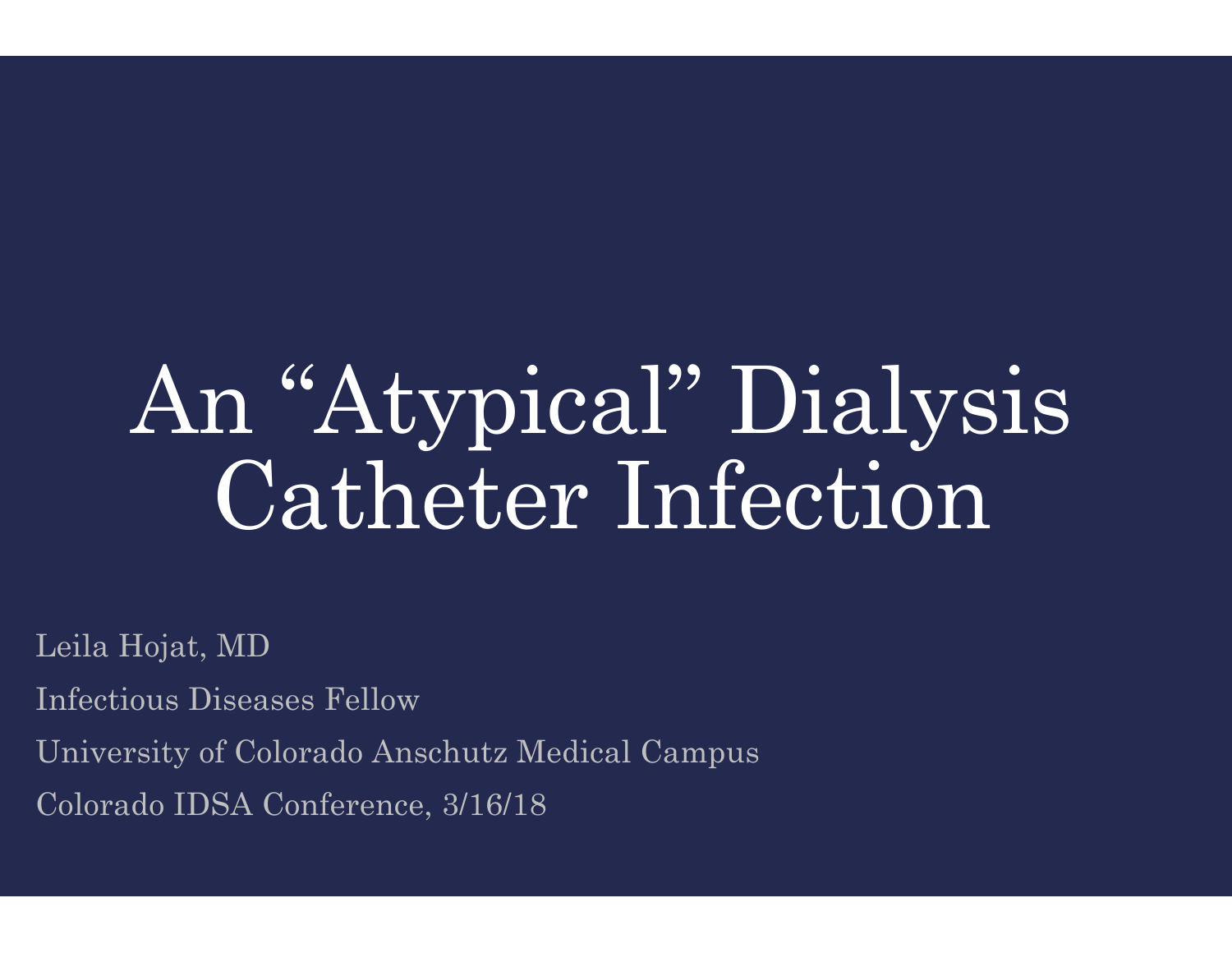### Case Presentation

- 71 year old male with history of ESRD on HD presents to the VA with altered mental status
- Had previously been followed by community ID physician in Colorado Springs for recurrent *Mycobacterium abscessus* peritoneal dialysis catheter-associated infection
- Spouse wanted patient to be evaluated for symptoms of delirium that had been present for several months, worsening more recently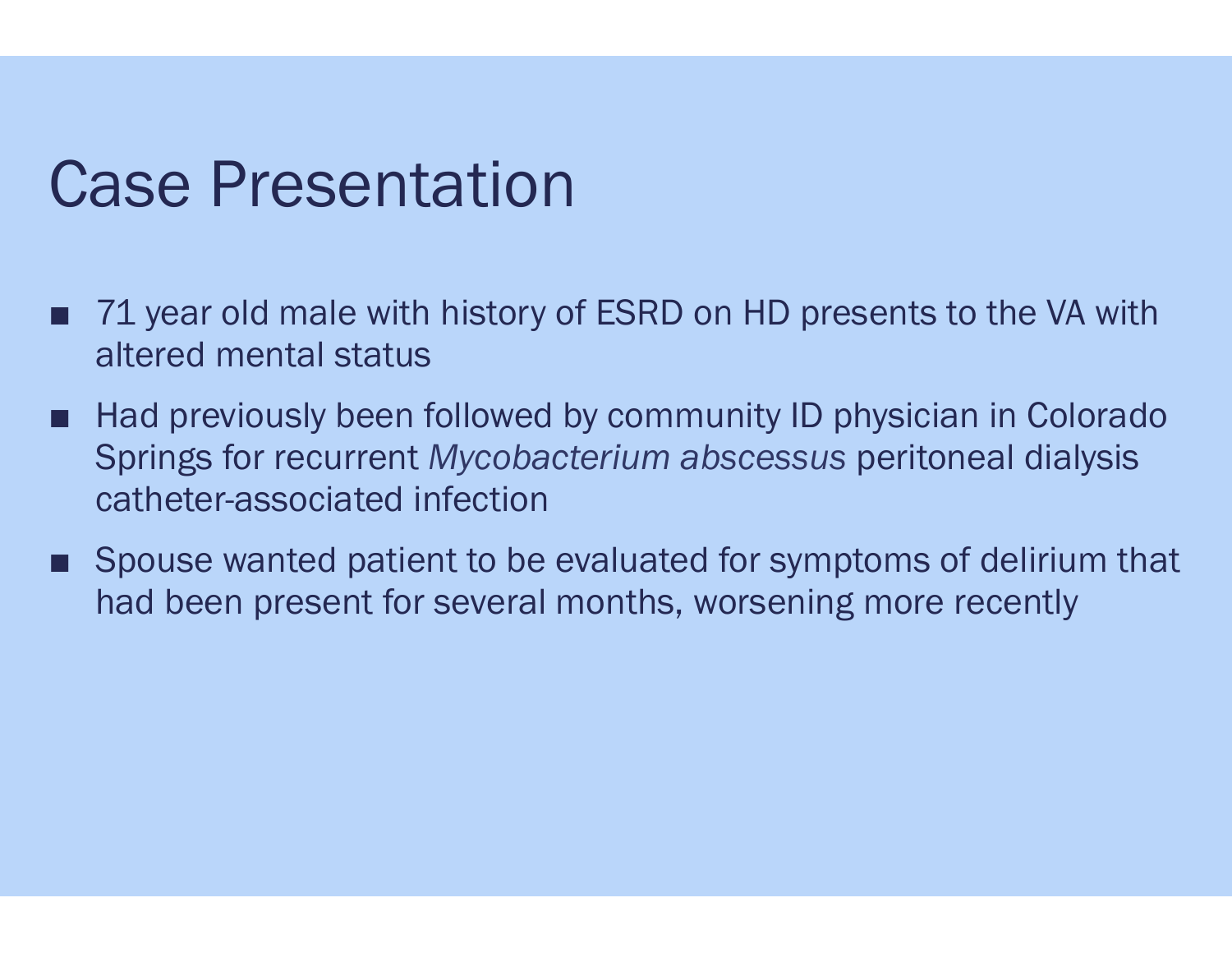### PD Catheter Infection

- Dialysis dependent for last 3 years
- Primarily on PD, had first catheter infection 7 months prior to current presentation, no cultures/treatment-related data available
- New catheter placed in same location, re-infected infected couple months later, PD exit site cx recovered *M. abscessus,* susceptibilities showed:
	- Sensitive to amikacin
	- Intermediate to cefoxitin, doxycycline, minocycline, imipenem, linezolid
	- Resistant to ciprofloxacin, moxifloxacin, TMP-SMX, clarithromycin
- Reportedly treated with topical gentamicin alone
- Replaced catheter in different site, re-infected again 6 weeks later while in Alaska, peritoneal fluid cultures again recovered *M. abscessus*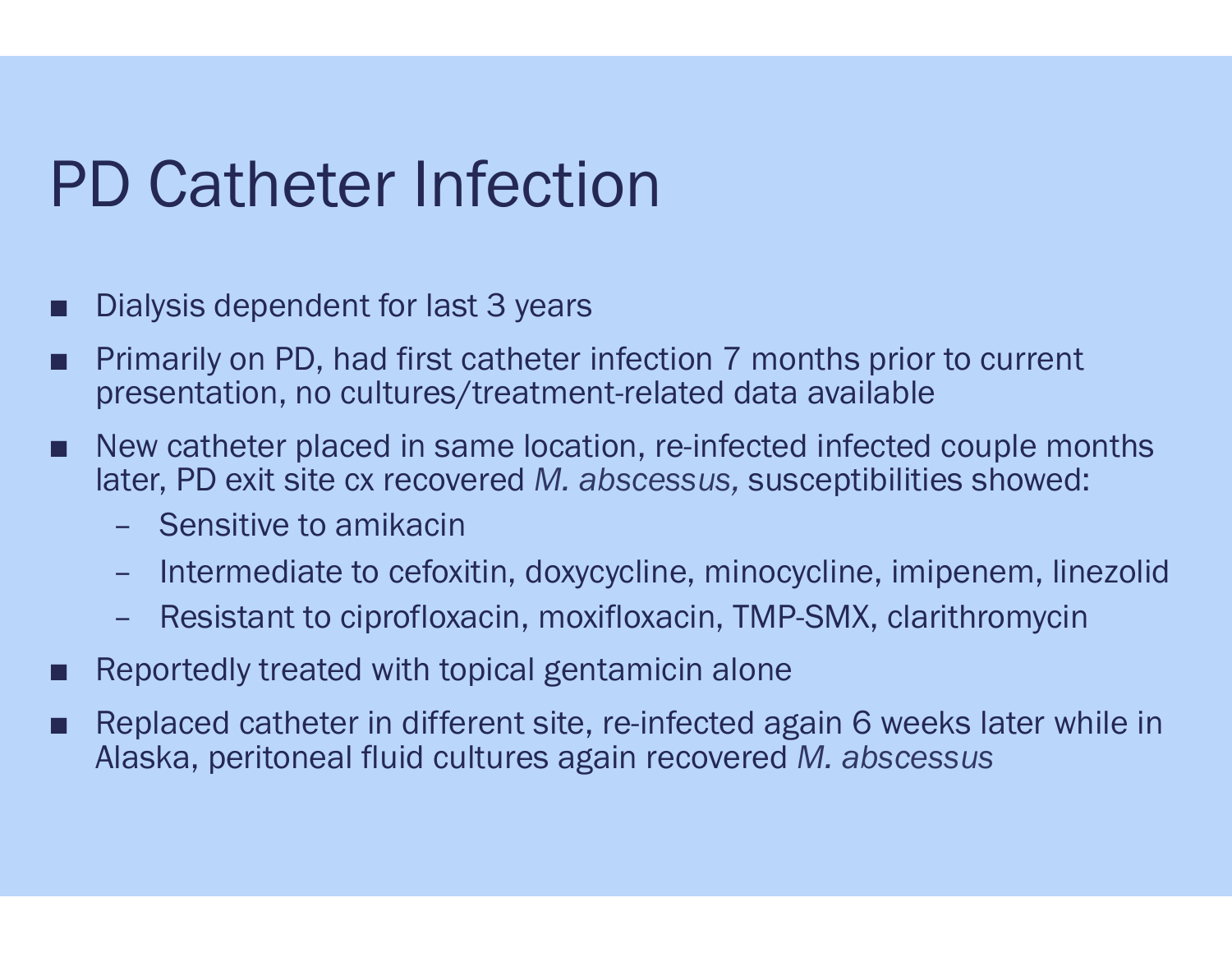### PD Catheter Infection

- PD catheter removed, patient referred to ID for further management
- Case reviewed with National Jewish, came up with treatment regimen for *M. abscessus* peritonitis:
	- Linezolid 600 mg daily
	- Cefoxitin 1 g MWF post-HD
	- Amikacin 500 mg MWF post-HD
- Plan was to treat for 8 weeks (had completed  $\sim$ 3 weeks upon presentation)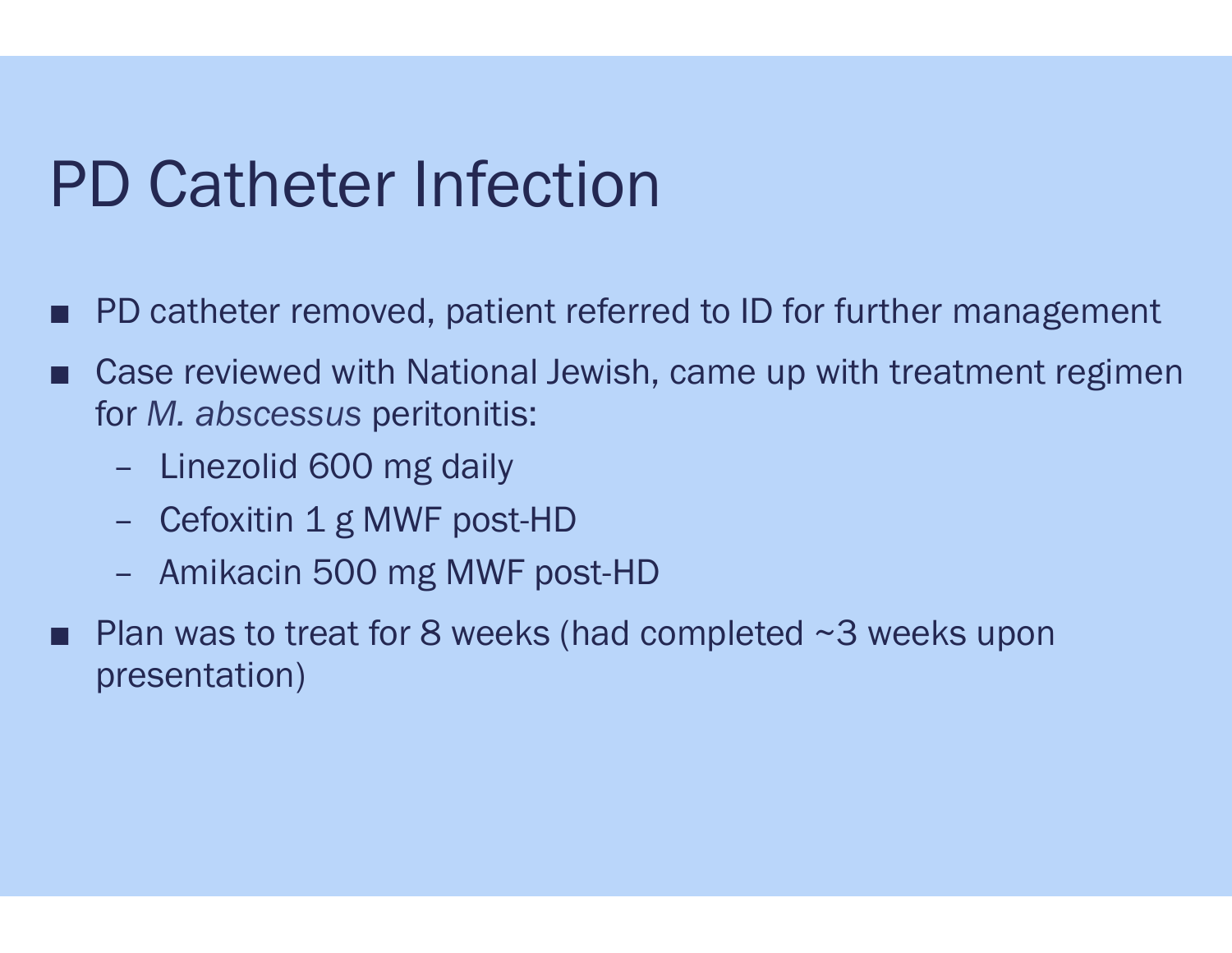### Other Past Medical History

- IDDM
- Legal blindness (s/p bilateral eye enucleation)
- Baseline hearing loss and tinnitus
- HTN
- COPD
- OSA on CPAP
- Depression
- Fatty liver disease
- Nephrolithiasis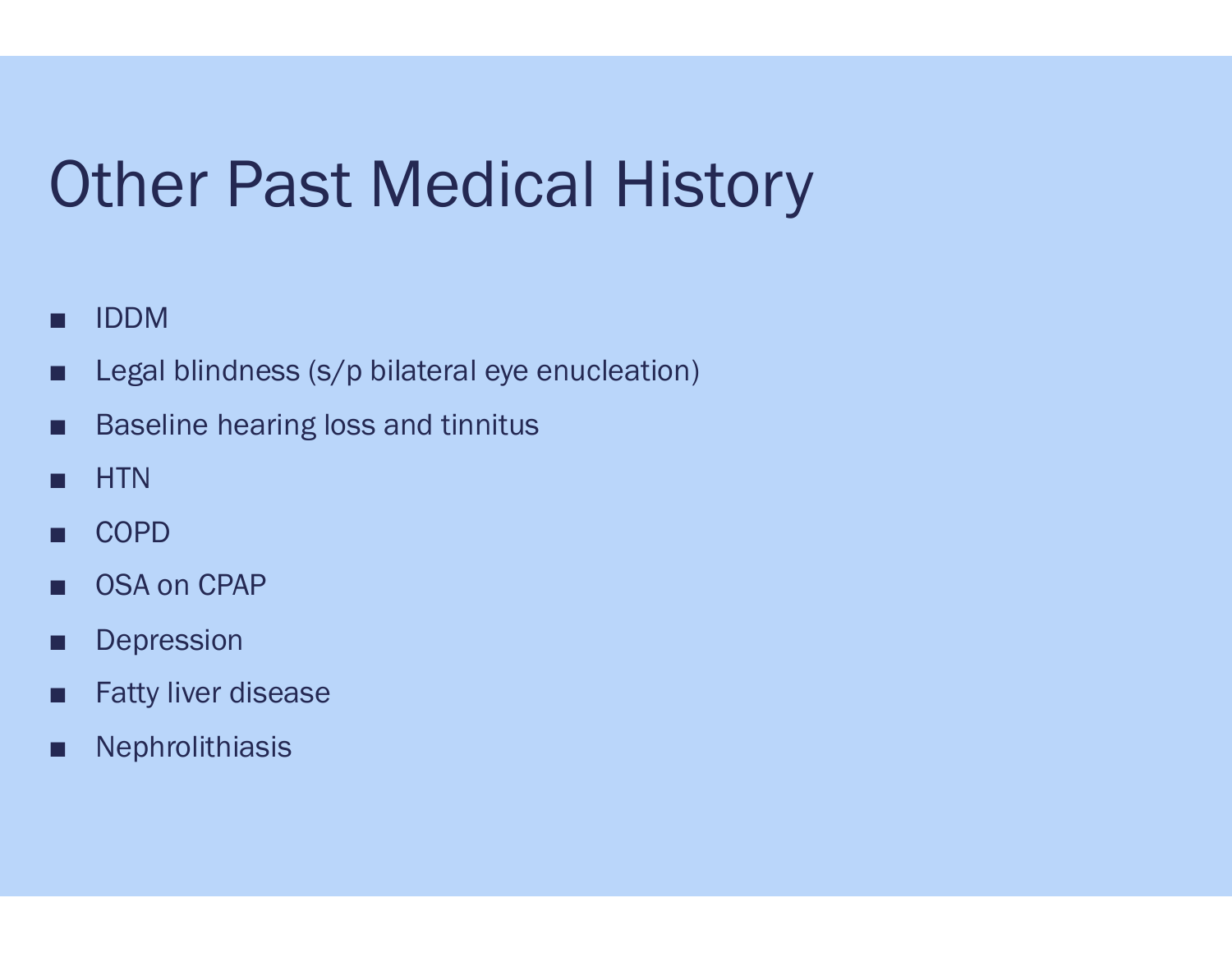## VA Admission

- CC: Progressively worsening AMS, moderate L-sided abdominal pain
- Physical Exam
	- Vitals: BP 161/74, P 79, RR 18, T 98.4
	- Gen: Pleasant, NAD, extremely hard of hearing
	- Card: RRR no MRG
	- Pulm: CTAB, normal respiratory effort
	- Abd: Mild TTP in LLQ, packing in place of prior RLQ PD site
	- Skin: Discoloration/thickening of skin over LLQ of abdomen
	- Ext: RUE fistula with palpable thrill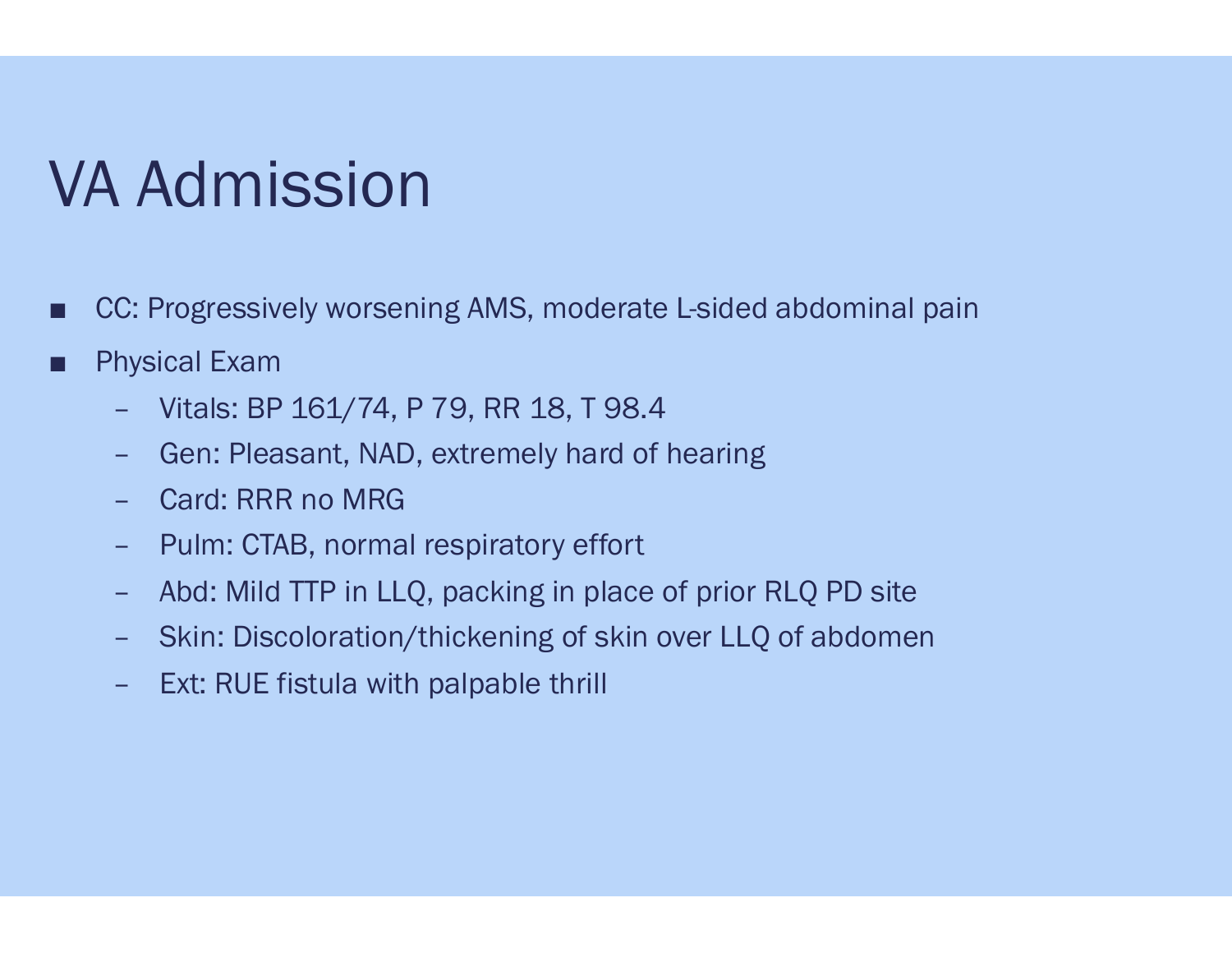### Labs

- WBC 7.1, Hgb 8.3, Hct 25.7, plt 332
- CMP with elevated Cr
- Lactate wnl, UA bland
- ESR 99, CRP 104
- HIV neg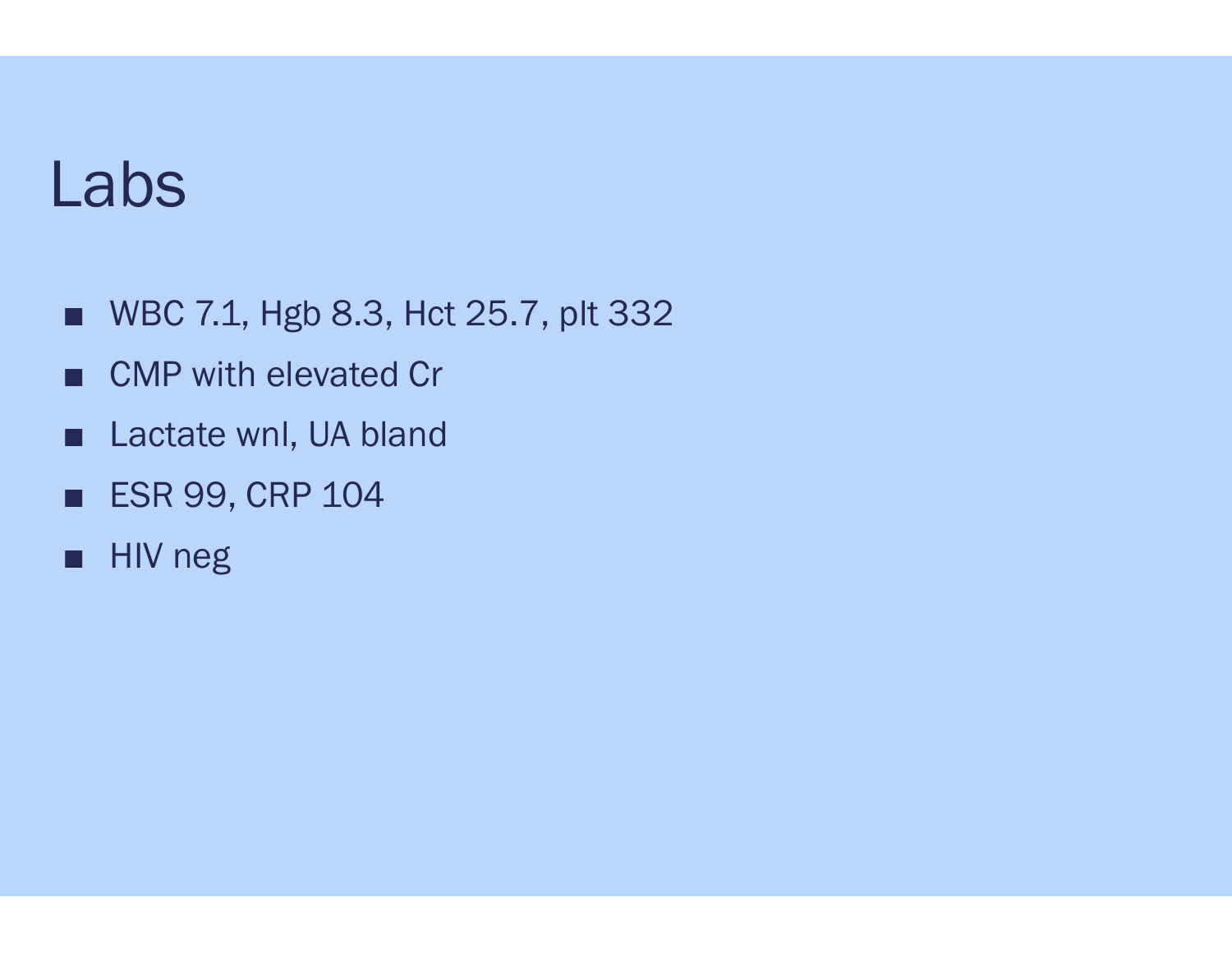# Imaging

- CT Head non-con: 7 mm R parietal thickness probable acute-subacute subdural hematoma with mild mass effect on the inferior R parietal gyri, no midline shift
- CT Abd/Pelvis non-con:
	- 16 x 7.5 x 12 cm fluid collection in left abdomen
	- Presumed sinus tract in RLQ abdominal wall
	- Small density in deep subcutaneous fat of left anterior abdominal wall
	- Renal cysts
	- **Diverticulosis**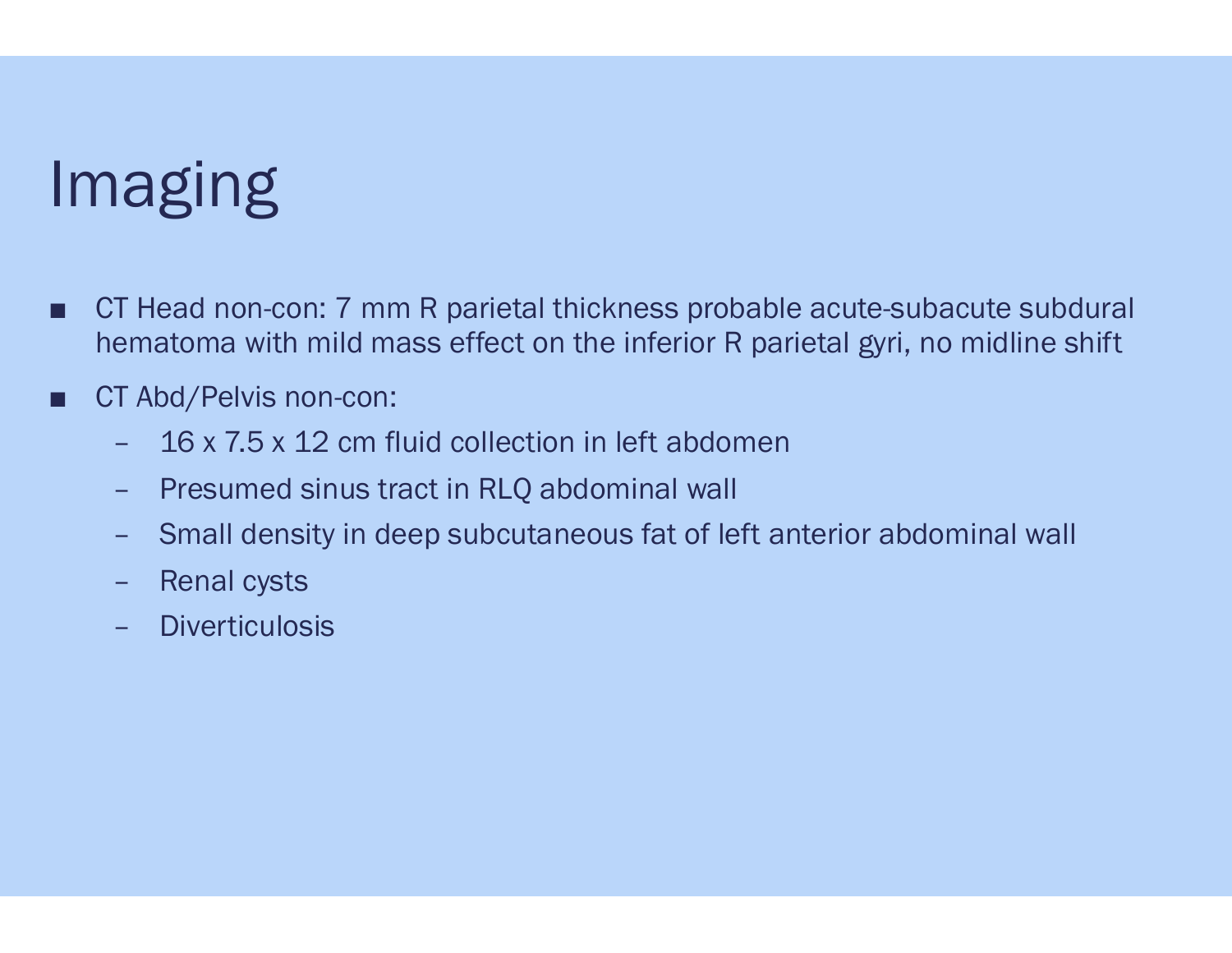### Initial Hospital Course

- Underwent IR-guided LLQ 10F drain placement, drained 500 cc of purulent fluid, sent for studies:
	- PD fluid: opaque, green, WBC >400K (93% segs), RBC 300K
	- Sent for culture
- Evaluated by general surgery for possible surgical debridement
- Concern for progression of hearing loss prompted concern for amikacin ototoxicity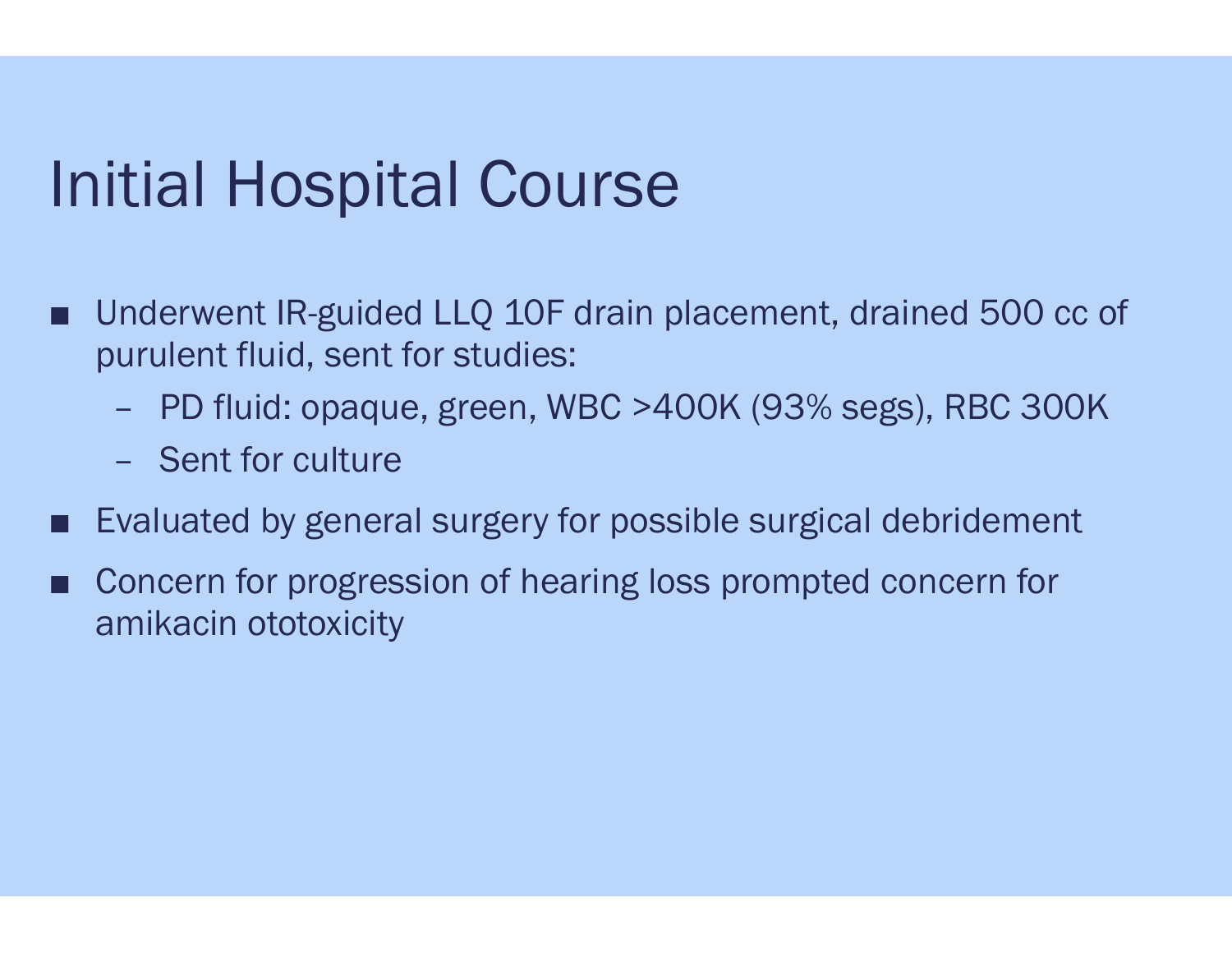## Clinical Questions

- !How common is *M. abscessus* peritonitis?
- ! What are the treatment options for *M. abscessus*  infections?
- ! What specific data exists for treatment of *M. abscessus* peritonitis?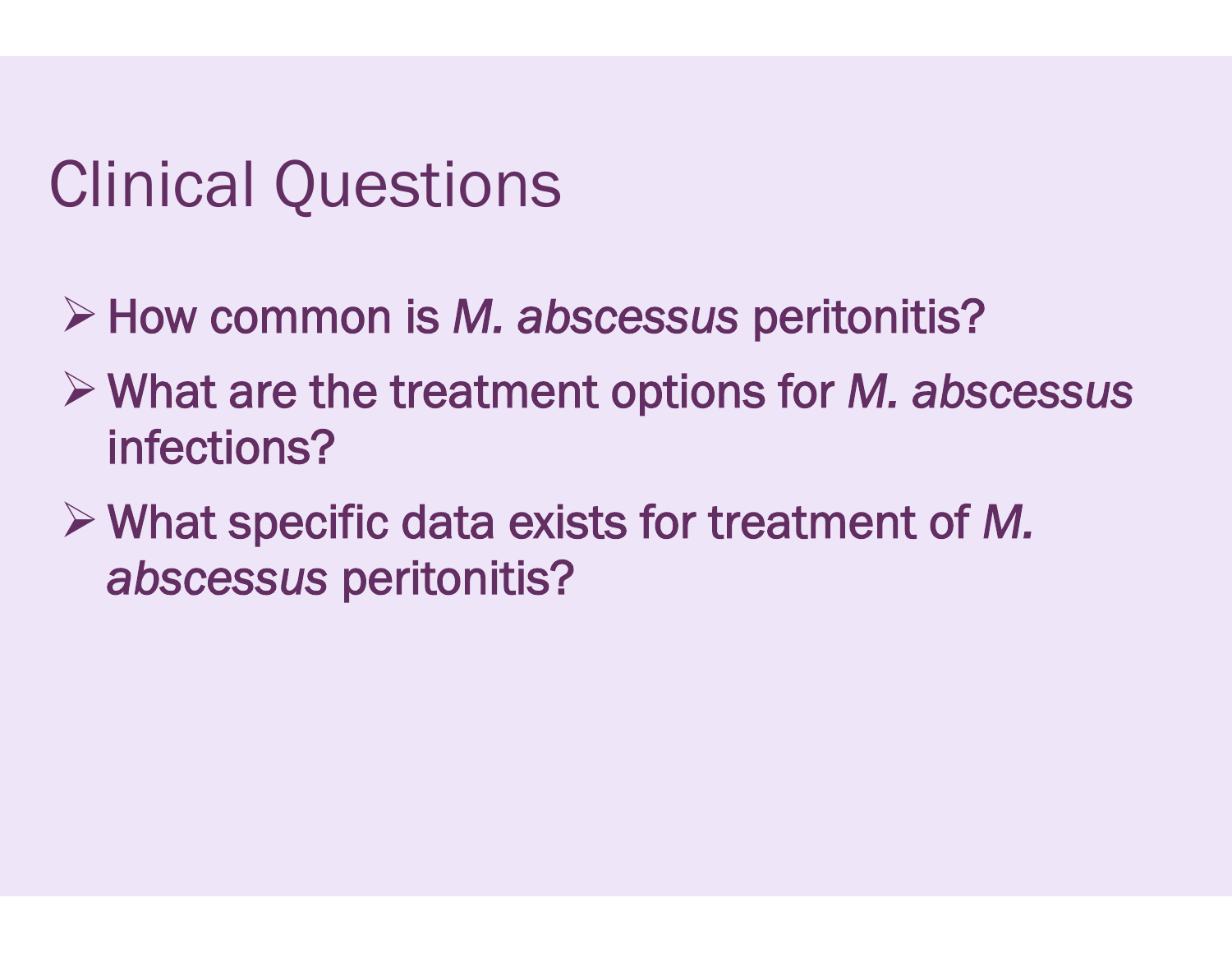## *Mycobacterium abscessus* Complex

- One of the six groups/complexes within the rapidly growing mycobacteria (RGM) group
- Tends to be the most pathogenic of the RGM group
- Frequently causes pulmonary infection (causes 80% of cases) particularly in those with underlying pulmonary disease states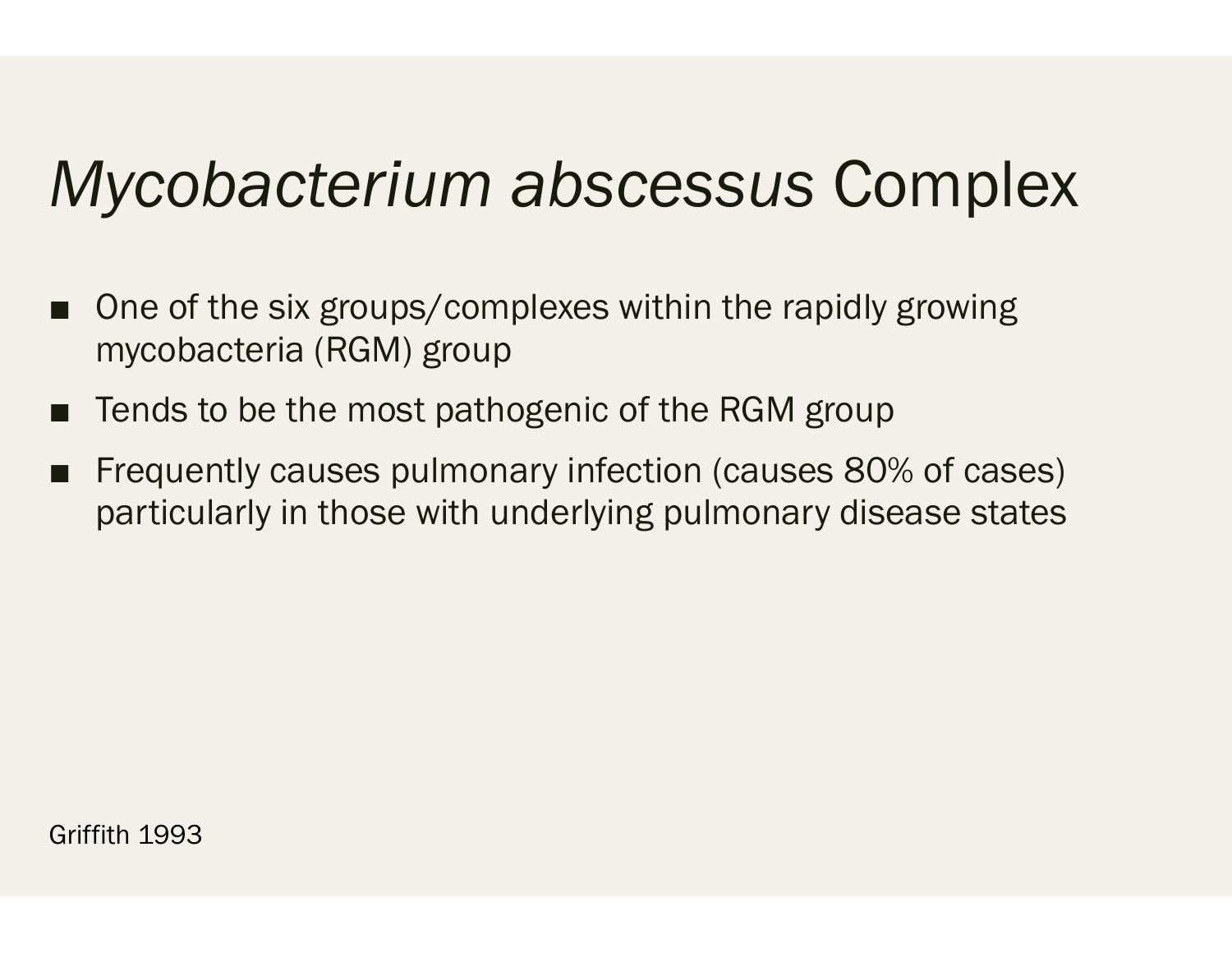### *Mycobacterium abscessus* Infections

- Often affects immunocompromised individuals: CF, transplant, HIV, TNFα treatment
- Appear to manifest most frequently as pulmonary disease
- Also seen in skin and soft tissue infections: tattoos, cosmetic surgery, acupuncture
- Reported in gastric lap-band surgery, endocarditis, prosthetic joint infections, pericarditis, chronic otitis media, mastoiditis, tenosynovitis, vertebral osteomyelitis, VP shunt infection, chronic meningoencephalitis, disseminated disease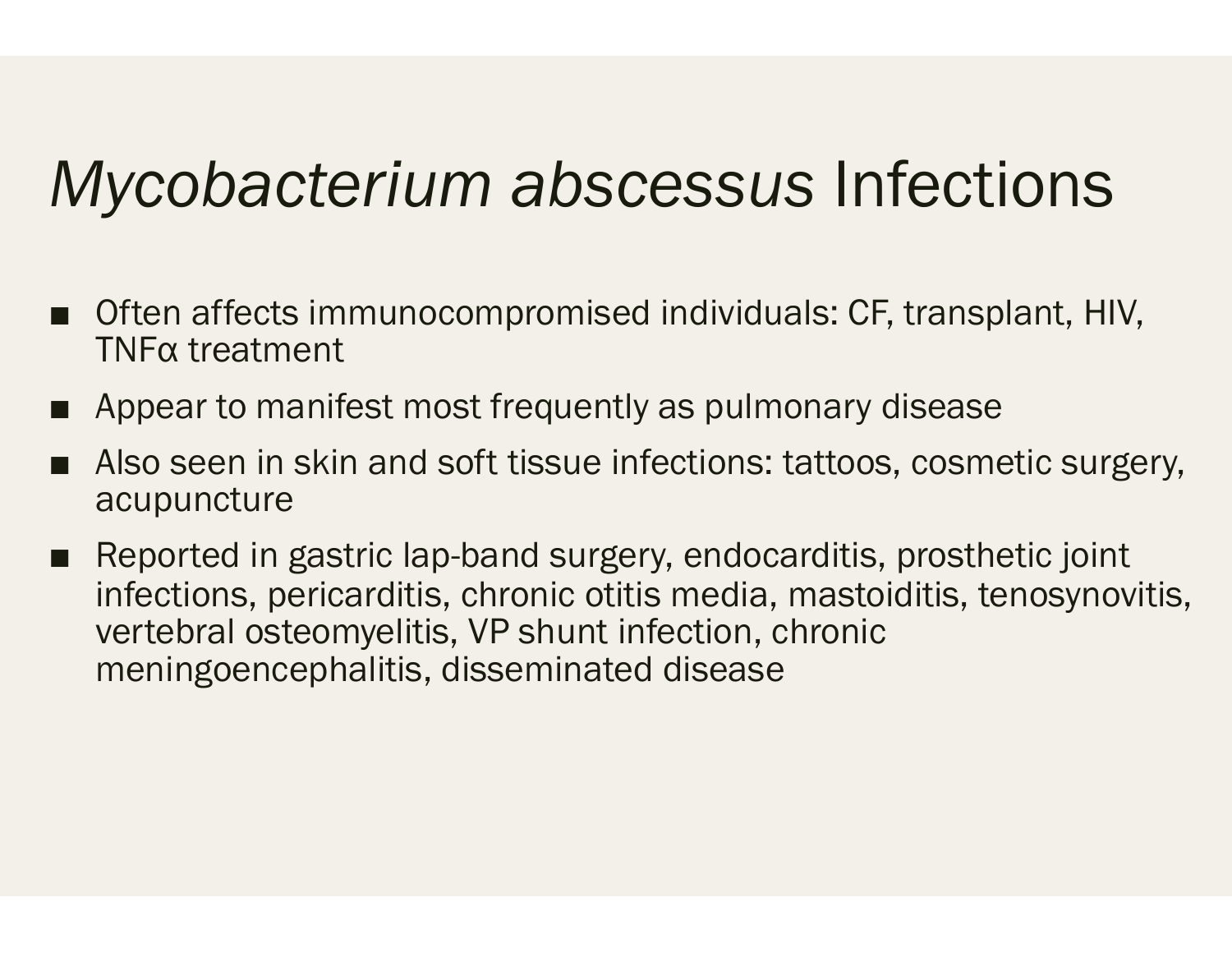### NTM Peritonitis: Case Review

- 57 cases of PD-associated NTM peritonitis
- Ages 5 to 82 years
- 66.7% smear positive
- Mycobacterial species:
	- *M. fortuitum* (38.6%)
	- *M. chelonae* (14.0%)
	- *M. abscessus* (8.8%)
- Mean and median duration of treatments 4.6 and 3 months, respectively

Song et al. 2012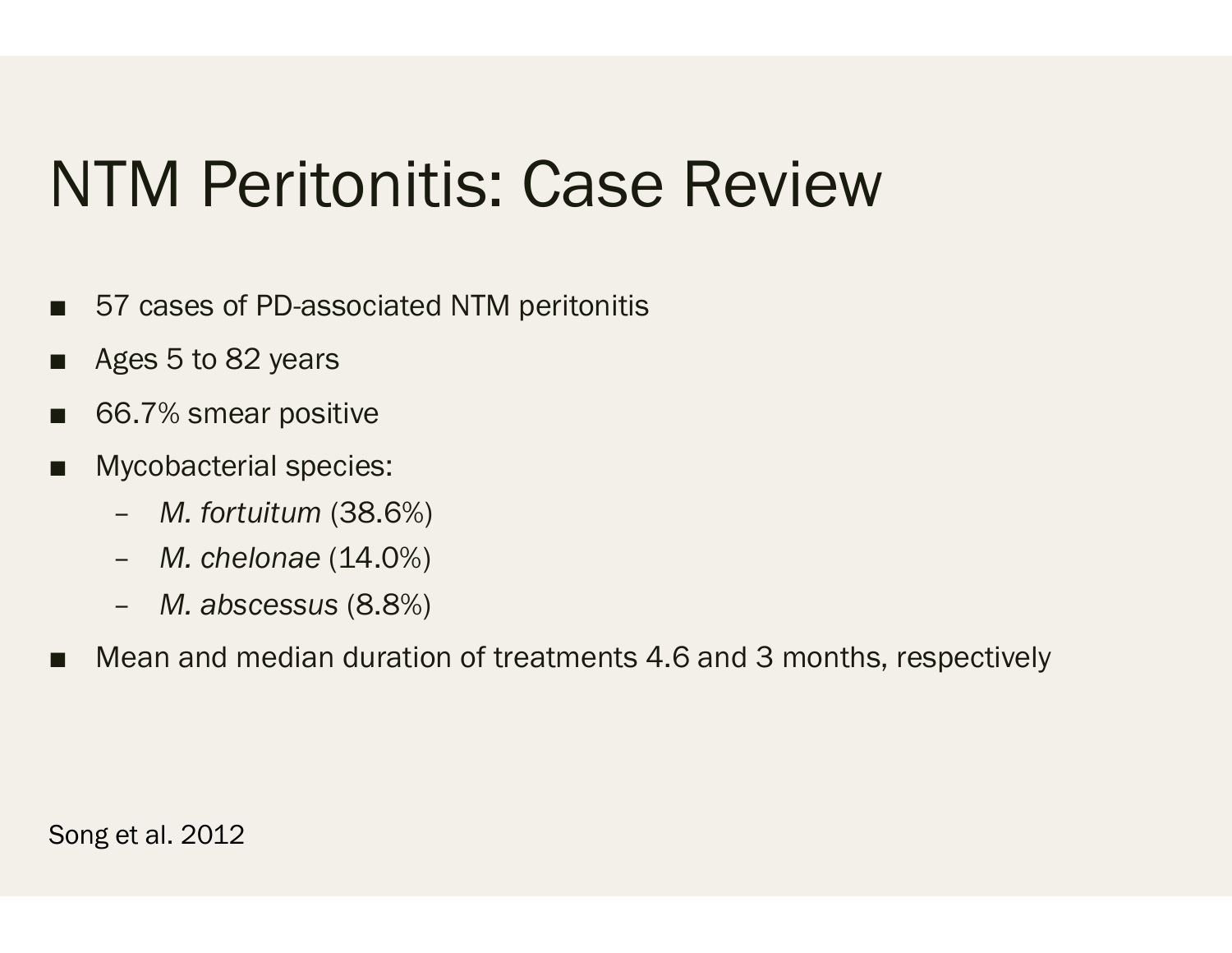### RGM PD Catheter-Associated Infections

- RGM is responsible for most catheter-related infections
	- More commonly *M. fortuitum* and *M. mucogenicum* groups
	- 20 reports of *M. fortuitum* PD peritonitis identified in a 2014 case series
	- Majority described in Asian countries

Jiang et al. 2012, Hamade et al. 2014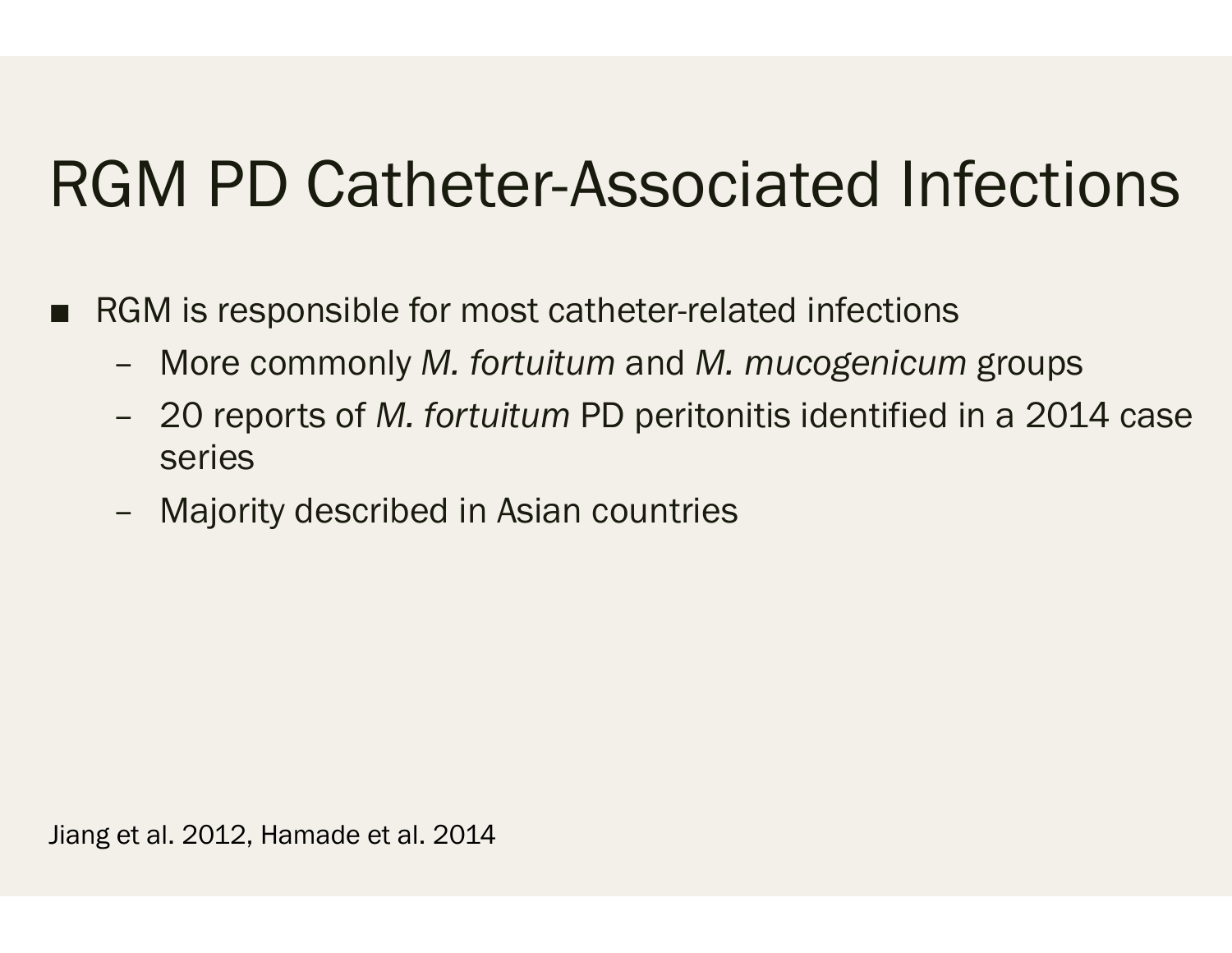### M. abscessus PD Catheter-Associated Infection

Previously reported cases of peritoneal dialysis peritonitis and exit-site infections by Mycobacterium abscessus.

| Article (Ref)                                          | <b>Country or</b><br>region | <b>Number of PD-peritonitis</b><br>cases | <b>Number of ESI</b><br>cases | Number of cases with blood<br>infection |
|--------------------------------------------------------|-----------------------------|------------------------------------------|-------------------------------|-----------------------------------------|
| Lo et al., Perit Dial Int 2013 [2]                     | Hong Kong                   | 2                                        | 4                             | 0                                       |
| Renaud et al., Nephrology 2011 [3]                     | Singapore                   | 4                                        | 3                             |                                         |
| Kameyama et al., Ther Apher Dial 2007 [4]              | Japan                       |                                          |                               | 0                                       |
| Ellis et al., Pediatr Nephrol 2005 [5]                 | USA                         |                                          |                               | 0                                       |
| Tsai, Ther Apher Dial 2013 [6]                         | Taiwan                      |                                          |                               | 0                                       |
| Yang et al., Perit Dial Int 2015 [7]                   | Taiwan                      | 2                                        |                               | 0                                       |
| Jiang et al., Int Urol Nephrol 2013 [8]                | Australia                   | 3                                        |                               | 0                                       |
| Siddiqi et al., Saudi J Kidney Dis Transpl<br>2012 [9] | Saudi Arabia                | 2                                        |                               | 0                                       |

Abbreviations: PD, peritoneal dialysis; ESI, exit-site infection.

#### Mooren et al. 2017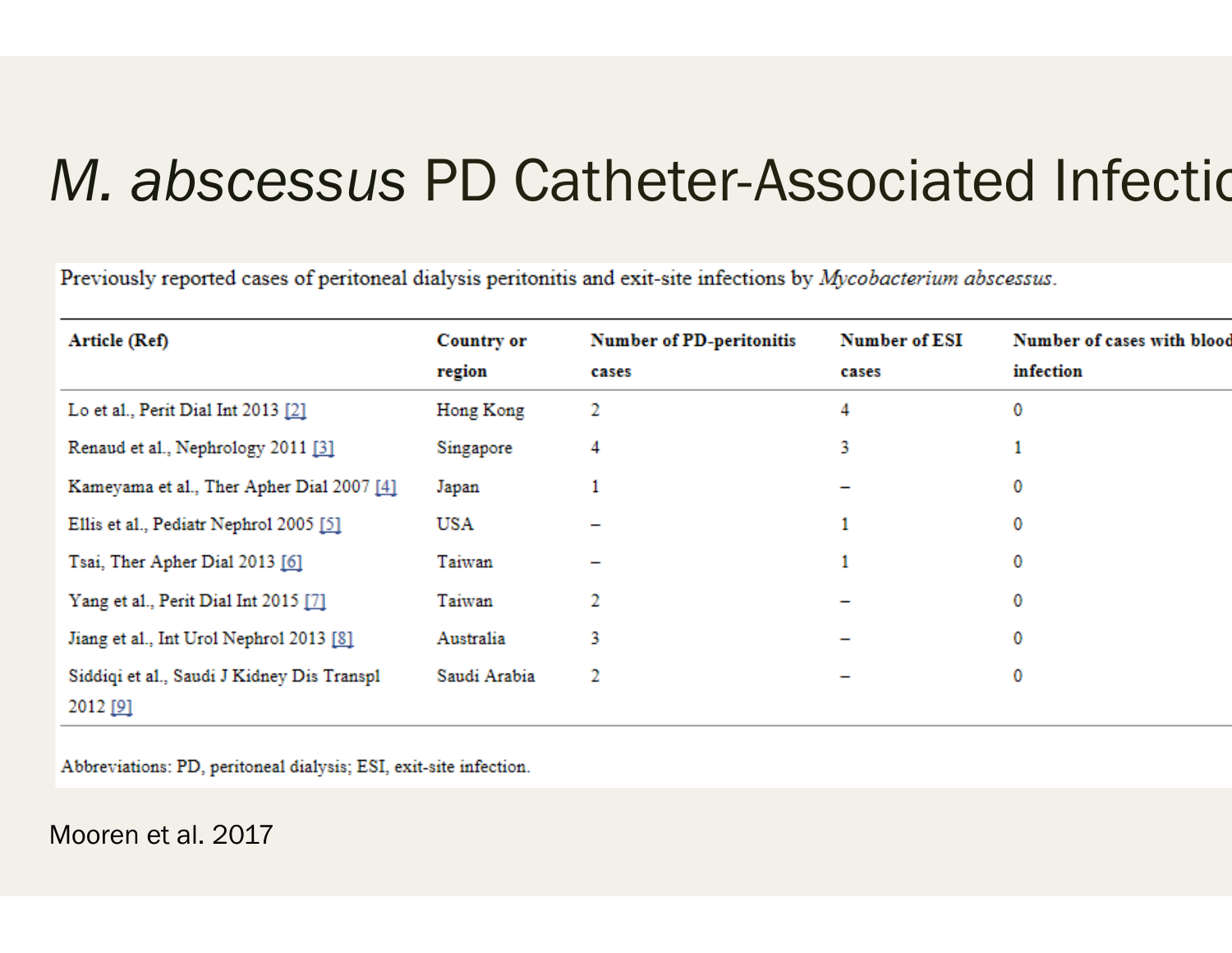### *M. abscessus PD Catheter-Associated Infection*

- Mooren case:
	- 73yo F with ESRD on PD, developed exit-site infection after 1 year
	- Treated with flucloxacillin, no improvement after 10 days
	- Cultures grew *Corynebacterium sp.*, switched to amoxacillin-clavulanate, no improvement
	- Removed and replaced catheter on day 24, switched to HD
	- PCR revealed *M. abscessus* on day 29, did not give additional treatment
	- POD#10 developed new fevers, restarted flucloxacillin, no improvement, blood cultures later revealed *M. abscessus*
	- Both PD and HD catheters removed, started treatment with tigecycline and clarithromycin, switched clarithromycin to imipenem based on susceptibilities (imipenem-I, inducible macrolide resistance)
- Tsei case:
	- 50yo M with ESRD on PD, developed exit-site infection after 1 year
	- Treated with topical gentamicin and oral beta-lactams for 6 months, no improvement, developed an abscess
	- Culture of abscess fluid revealed *M. abscessus*, performed debridement and received 2 months of ciprofloxacin, clarithromycin, and rifampin
	- Preserved the catheter

Tsei 2013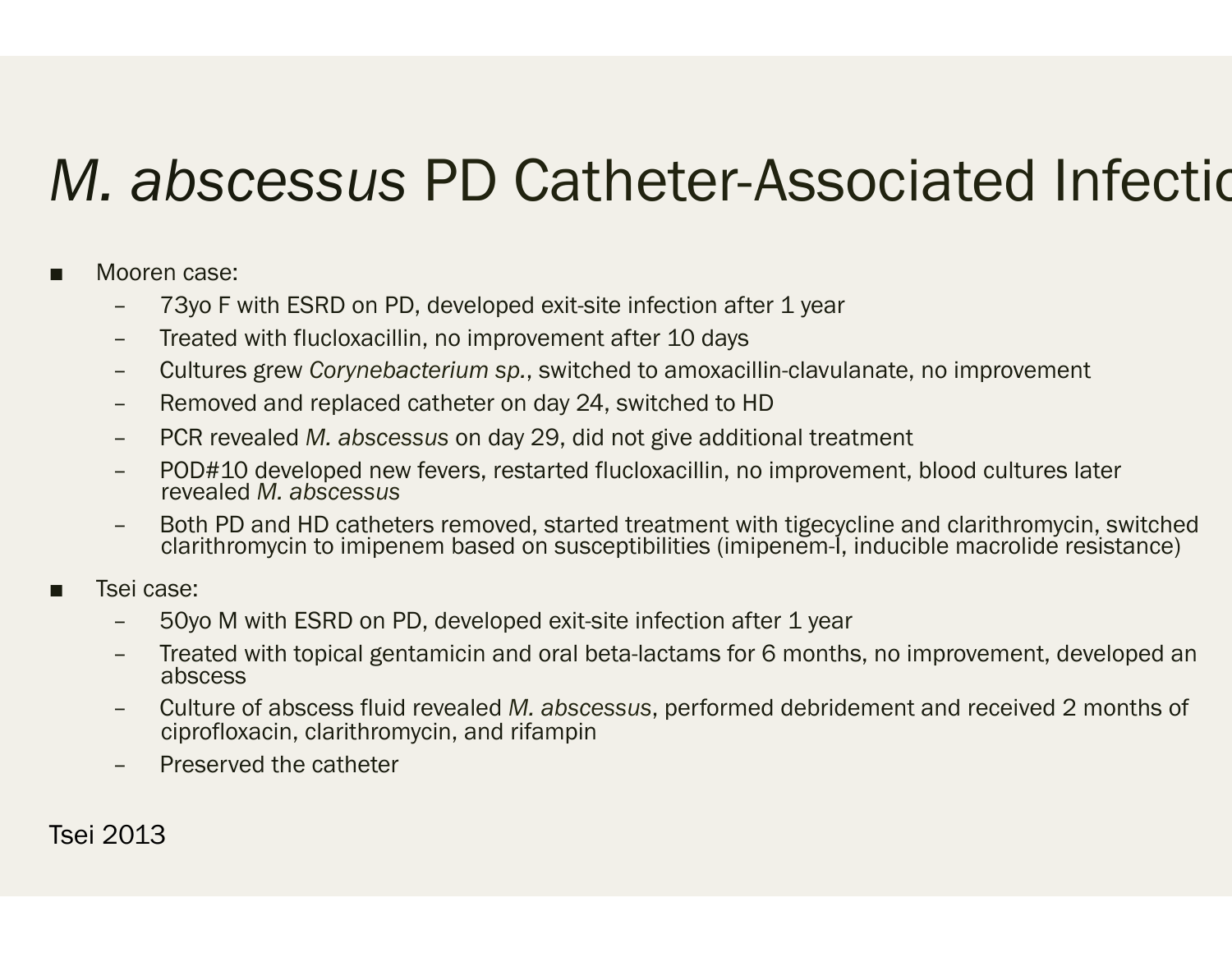### *M. abscessus* Peritoneal Dialysis-Associated Peritonitis: Case Series and Review

- Case report:
	- 44yo F on PD for 8 years admitted for refractory exit-site infection
	- Catheter replaced, started HD, fever/chills after 3 days treated with piperacillintazobactam and vancomycin
	- AFB positive smear of ascites fluid POD #10, started TB therapy
	- MTB PCR negative at 4 weeks, switched to NTM regimen (meropenem, amikacin, clarithromycin), *M. abscessus* diagnosed during week 5 of treatment
	- Had multiple complications including adhesions/abscess, died 8 months later due to renal hemorrhage and retroperitoneal infection
- 11 cases total reviewed:
	- All except 1 sensitive to amikacin, all sensitive to clarithromycin, all quinolone resistant
	- Treatment duration varied between 4 weeks and 7 months
	- All catheters were removed

Yang et al. 2015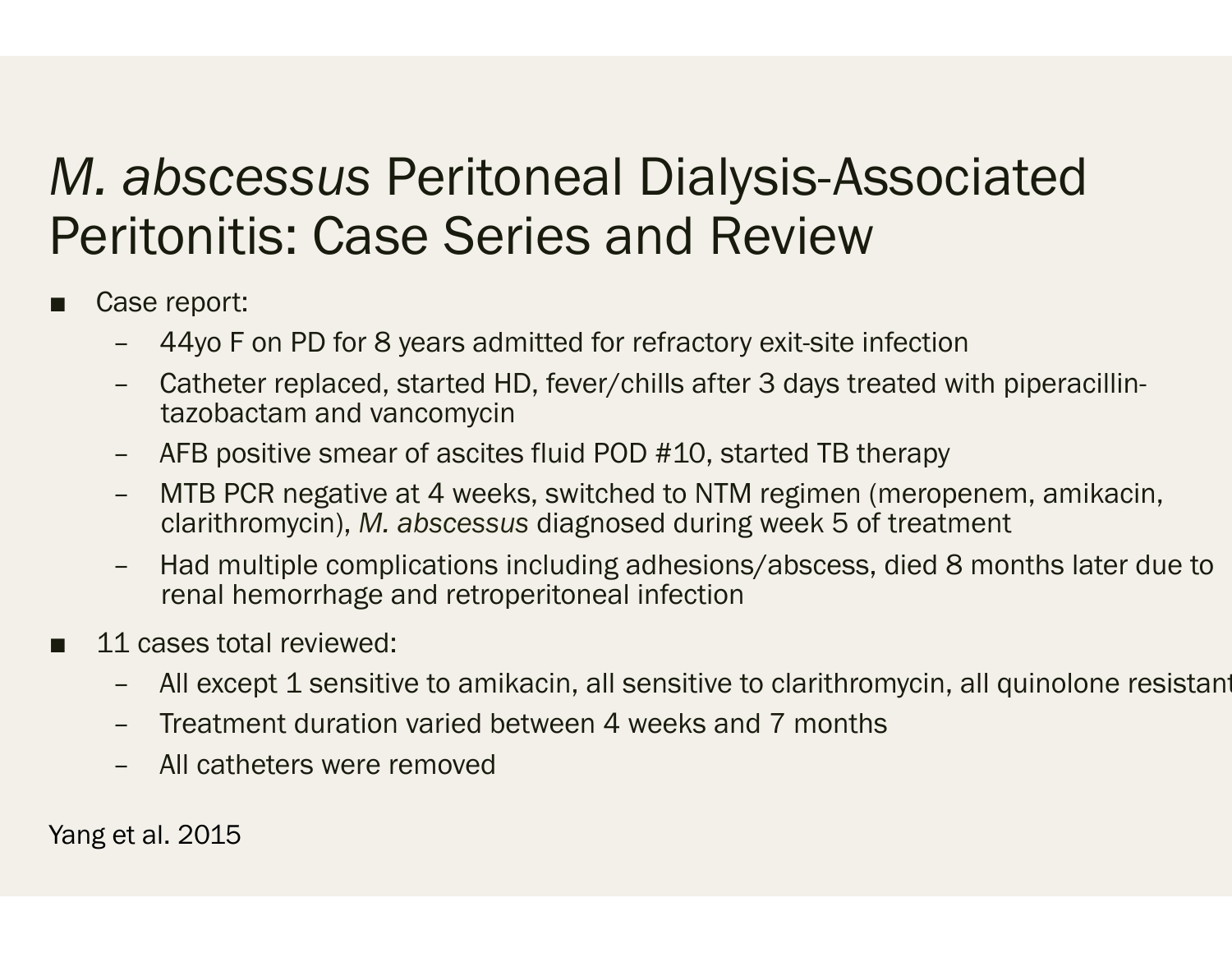### *M. abscessus* Treatment: 2007 ATS/IDSA Statement

*"At present, there is no reliable or dependable antibiotic regimen, even based on in vitro susceptibilities and including parenteral agents, to produce cure for M. abscessus lung disease."* 

Griffith et al. 2007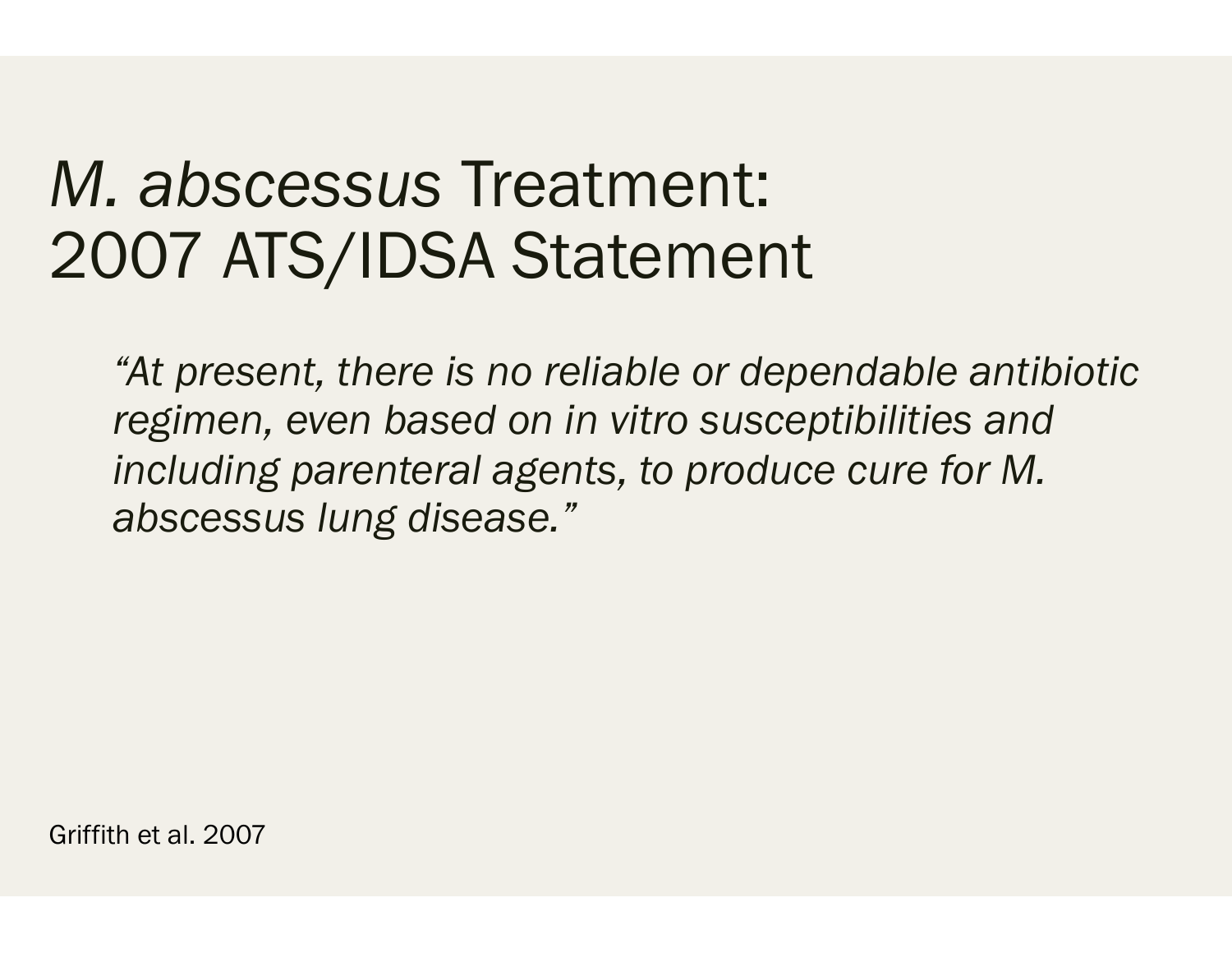### *M. abscessus* Treatment

- Often treatment refractory
- Discordance between *in vitro* data and *in vivo* outcomes
- Lack of antimicrobial bactericidal activity: Maurer et al 2014
	- Time-kill curves generated for *M. abscessus* and *E. coli* isolates using commonly categorized bactericidal agents (amikacin, moxifloxacin) and bacteriostatic agents (tigecycline, linezolid)
	- None of the compounds showed bactericidal activity against *M. abscessus*
	- Suggested chromosomally encoded drug-modifying enzymes present
		- Chromosome of *M. abscessus* contained regions coding for aminoglycoside phosphotransferases representing homologs of aminoglycoside-modifying enzymes
		- Knocking out 2<sup>'</sup>-N-acetyltransferase in *M. smegmatis* restored bactericidal activity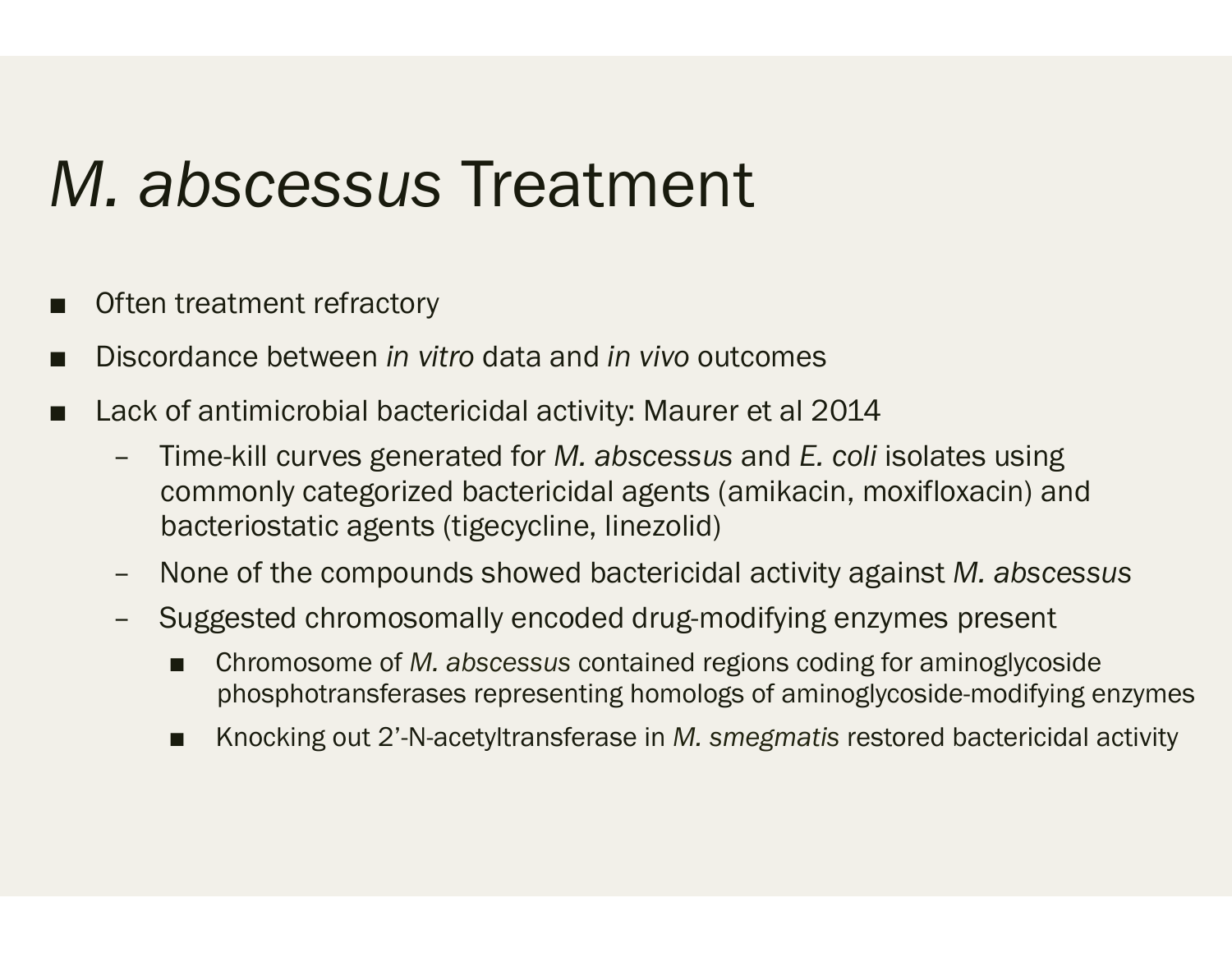### *M. abscessus* Treatment: Non-pulmonary Disease

- Uniformly resistant to standard anti-TB agents
- Macrolides are only oral agents reliably active *in vitro*
- Most active parenteral agent is amikacin
	- Given at dose of 10-15 mg/kg daily (with normal renal function)
	- Goal peak serum levels in the low 20-mg/ml range
- Amikacin combined with high-dose cefoxitin is recommended for initial therapy
- Imipenem is a reasonable alternative to cefoxitin
- Minimum 4 months for serious disease
- Acquired mutational resistance to clarithromycin and amikacin can occur

Griffith et al. 2007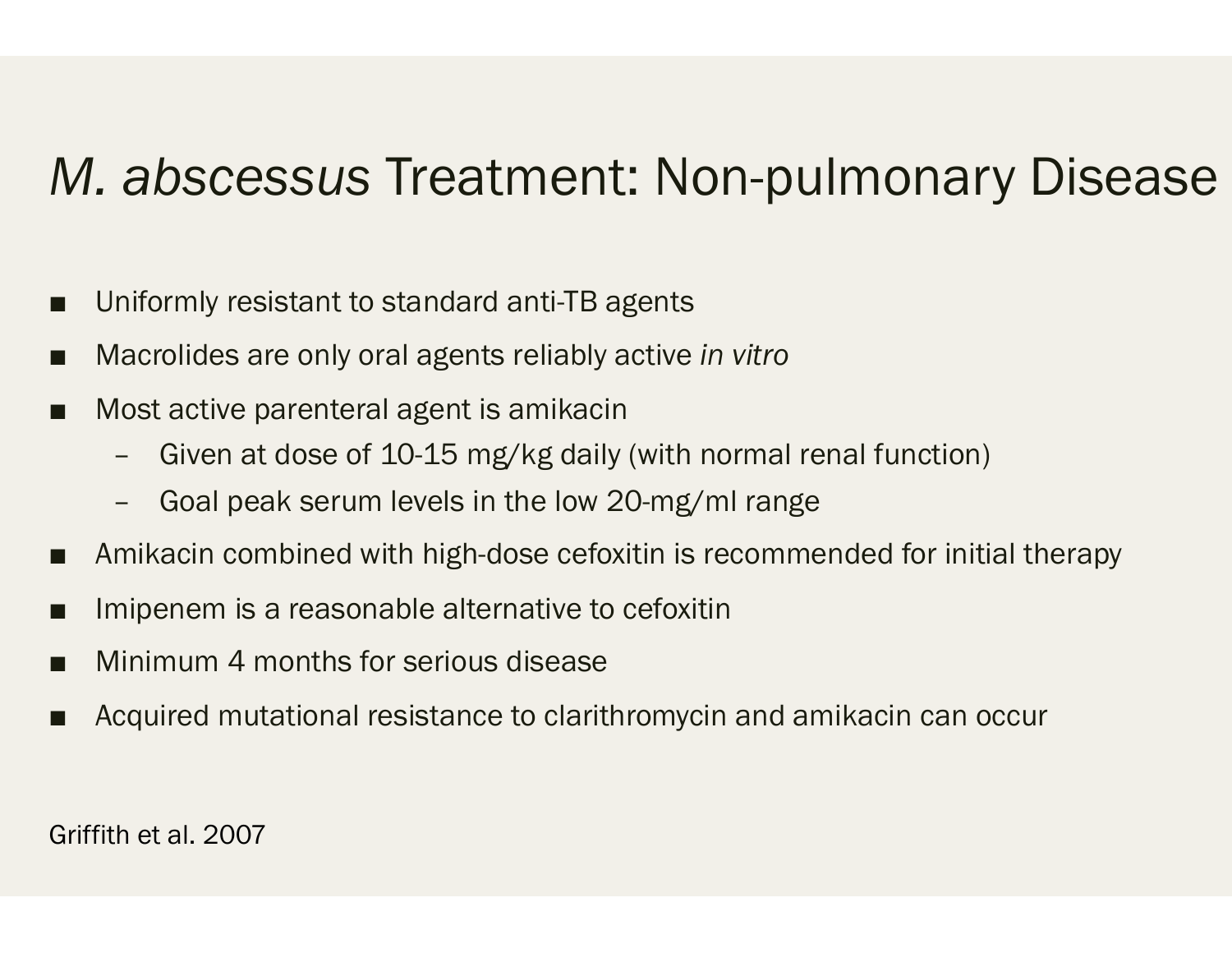### *M. abscessus* Resistance Mechanisms

- *erm* gene usually present in *M. smegmatis, M. fortuitum,* and *M. abscessus*
- Confers inducible macrolide resistance
- Other innate resistance mechanisms: *erm*-like gene, efflux pumps, aminoglycoside 2'-N-acetyltransferase, aminoglycoside phosphotransferases
- Can acquire additional macrolide resistance from 23S rRNA gene mutation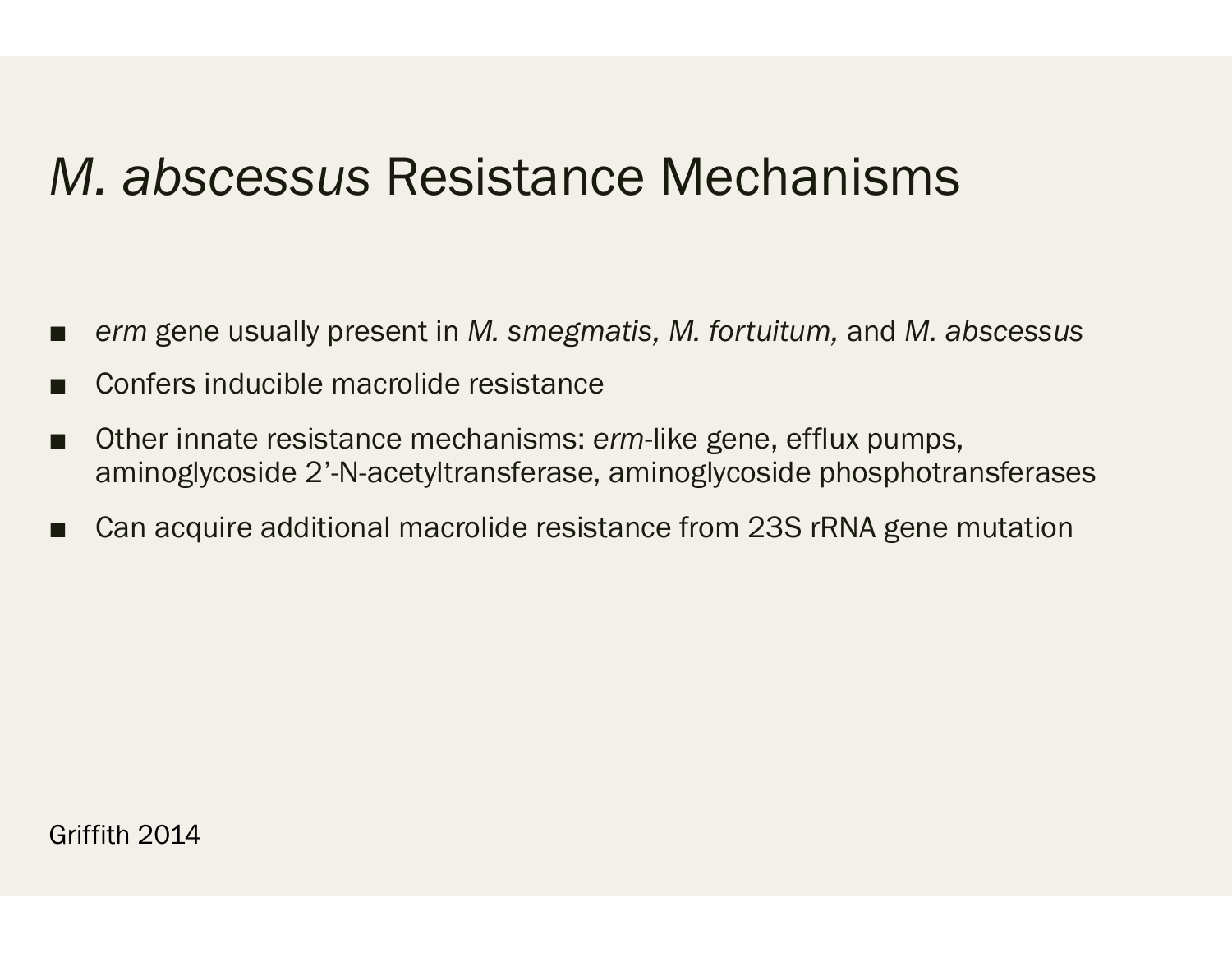### *M. abscessus* Treatment: Additional Agents

- Oxazolidinones, glycylcyclines, and ketolides have some *in vitro* activity 50% of isolates susceptible or intermediate in vitro to linezolid
	- Small number of patients treated with linezolid combined usually with a macrolide with mixed results
	- Long-term linezolid at 600mg bid dosing associated with severe side effects, but 600 daily may have significant activity with fewer side effects
	- Novel agent LCB01-0371 with similar efficacy to linezolid and inhibited strains resistant to amikacin, cefoxitin, and clarithromycin
- Tigecycline-containing regimens for salvage therapy: Wallace et al 2014
	- 52 patients on tigecycline-containing multidrug regimens for salvage treatment
	- Pulmonary represented most common presentation, 58.3% of these had CF
	- Concomitant antimicrobials most commonly were macrolides, amikacin, and linezolid
	- 61.5% overall and 75.0% of extrapulmonary infections were considered improved
	- Adverse events in >90% of cases, most commonly nausea and vomiting

Griffith et al. 2007, Brown et al 2002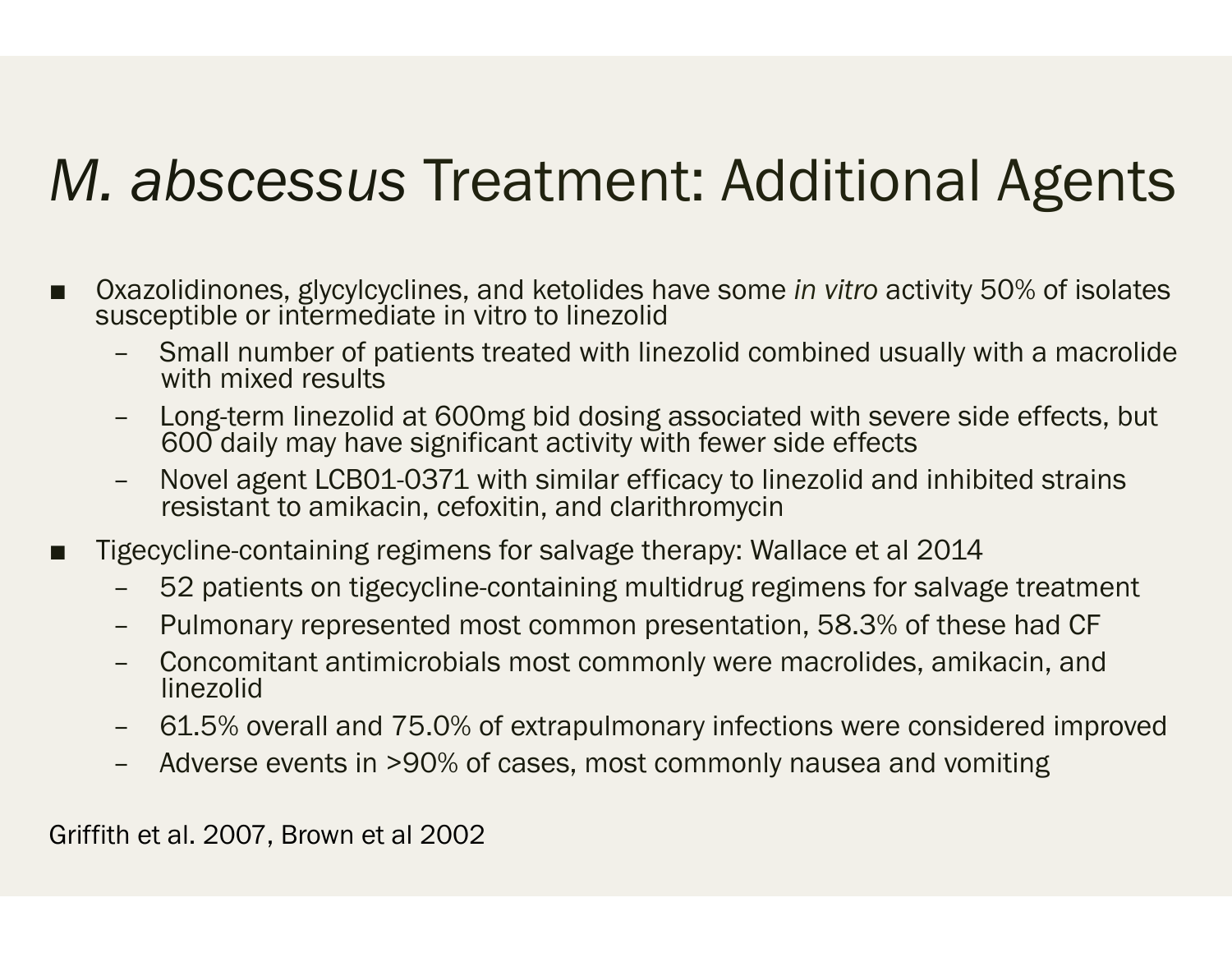### *M. abscessus* Treatment: Additional Agents

- Combination clofazimine and tigecycline: Singh et al. 2014
	- Tested susceptibility profile for 67 strains, clofazimine and tigecycline most active
	- Combination *in vitro* showed synergistic activity in 42% of 19 isolates
- Rifabutin: Aziz et al. 2017
	- Had activity against reference strain and clinical isolates
	- Active against clarithromycin-resistant strains
- Combination carbapenems (doripenem, biapenem) and rifampin: Kaushik et al. 2015
	- High MICs as monotherapy
	- Concentrations in combination exhibited synergistic activity
- Combination avibactam and carbapenems: Kaushik et al. 2017
	- 28 multidrug resistant isolates included
	- Avibactam restored MICs of tebipenem, ertapenem, and panipenem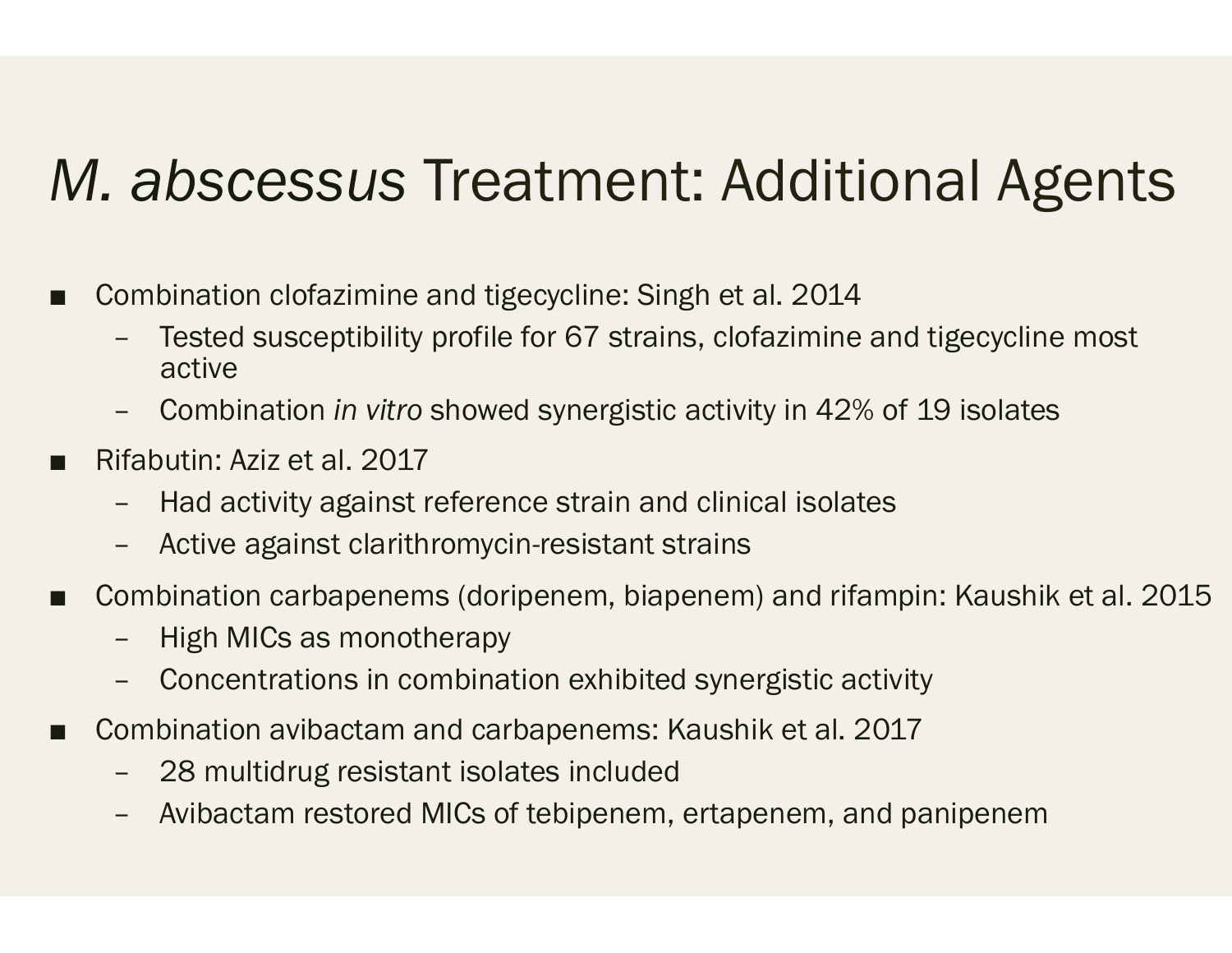### Clinical Questions Revisited

- ! How common is *M. abscessus* peritonitis?
	- ! *Relatively uncommon, most frequently presents as pulmonary disease, less common cause of peritonitis than other RGMs.*
- ! What are the treatment options for *M. abscessus* infections?
	- ! *Typically use 2-3 drug regimens which include macrolides, cefoxitin, imipenem, or amikacin. Linezolid and tigecycline are alternative treatment options.*
- ! What specific data exists for treatment of *M. abscessus* peritonitis?
	- ! *Data mostly exists for in vitro studies, extrapolated from pulmonary infections.*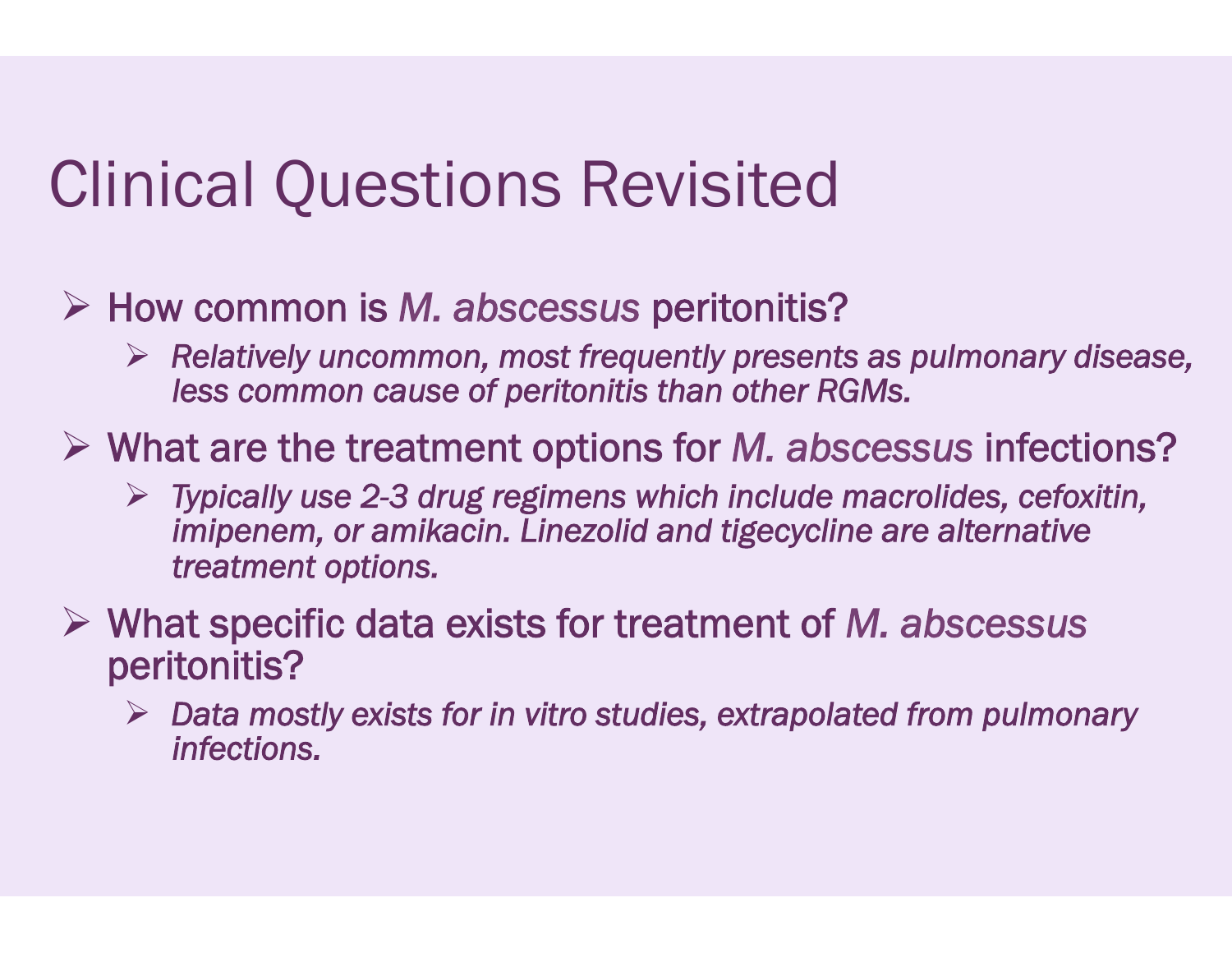### Case Conclusion

#### Audiology evaluation:

- Mild to severe sensorineural hearing loss
- Excessive cerumen removed, dead hearing aid batteries replaced
- Recommended retesting in 6 months
- Repeat imaging revealed resolution of L abdominal fluid collection, surgical debridement no longer indicated
- Patient's mental status improved, abdominal pain resolved
- Cultures remained negative
- Discussed case again with National Jewish:
	- Stopped amikacin, switched to tigecycline and applied for clofazimine
	- Later developed pancreatitis and tigecycline stopped, continued linezolid and cefoxitin
	- Ultimately family decided to stop therapy due excessive to side effects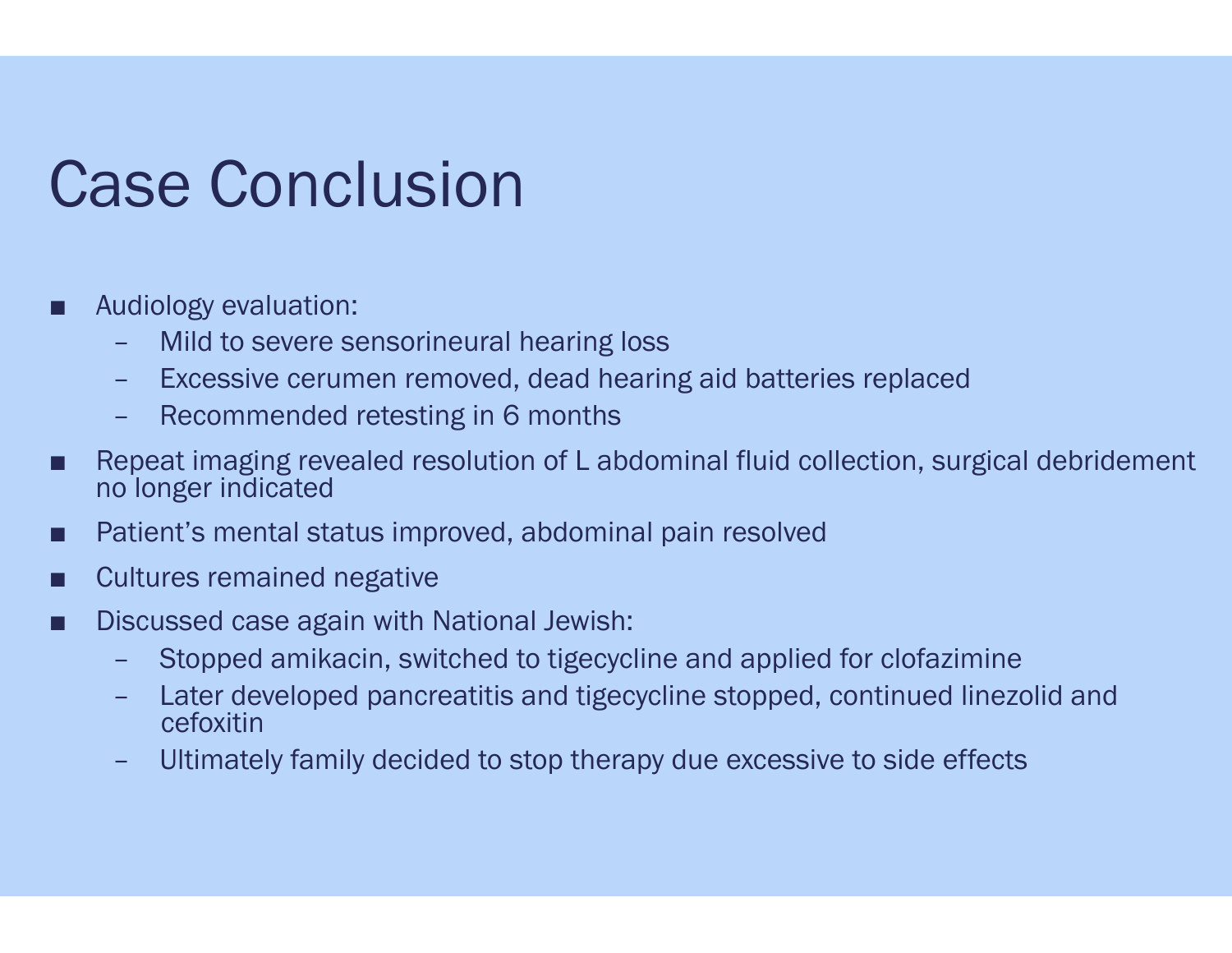### Selected References

Griffith DE, Girard WM, Wallace RJ Jr. Clinical features of pulmonary disease caused by rapidly growing mycobacteria. An analysis of 154 patients. *Am Rev Respir Dis*. 1993;147(5):1271.

Jiang SH, et al. Mycobacterium fortuitum as a cause of peritoneal dialysis-associated peritonitis: case report and review of the literature. *BMC Nephrol*. 2012;13:35.

Hamade A, et al. Mycobacterium fortuitum and Polymicrobial Peritoneal Dialysis-Related Peritonitis: A Case Report and Review of the Literature. *Case Rep*<br>Nephrol. 2014:2014:323757.

Song Y, et al. Peritoneal dialysis-associated nontuberculous mycobacterium peritonitis: a systematic review of reported cases. *Nephrol Dial Transplant*. 2012;27(4):1639-44.

Yang TK, et al. Peritoneal Dialysis-Associated Peritonitis Caused by Mycobacterium abscessus. *Perit Dial Int*. 2015;35(3):369-71.

Tsai SF. Catheter related infection due to Mycobacterium abscessus in a patient under peritoneal dialysis. *Ther Apher Dial*. 2013;17(3):349-50.

Mooren VH, et al. Disseminated *Mycobacterium abscessus* infection in a peritoneal dialysis patient. *ID Cases.* 2017;9:6-7.

Maurer et al. Lack of antimicrobial bactericidal activity in Mycobacterium abscessus. *Antimicrob Agents Chemother*. 2014;58(7):3828-36.

Wallace RJ et al. Clinical experience in 52 patients with tigecycline-containing regimens for salvage treatment of Mycobacterium abscessus and Mycobacterium chelonae infections. *J Antimicrob Chemother*. 2014;69(7):1945-53.

Griffith et al. An official ATS/IDSA statement: diagnosis, treatment, and prevention of nontuberculous mycobacterial diseases. *Am J Respira Crit Care Med*. 2007;175(4):367-416.

Brown-Elliott BA, Wallace RJ Jr, Griffith DE, Lakey D, Moylett E, Gareca M, Perry TR, Blinkhorn R, Hopper D. Safety and tolerance of long-term therapy of linezolid for mycobacterial and nocardial disease with a focus on once daily therapy. Presented at the 40th Annual Meeting of the Infectious Diseases Society of America. 2002;609:151.

Griffith DE. *Mycobacterium abscessus* subsp *abscessus* lung disease: 'trouble ahead, trouble behind…' *F1000Prime Rep*. 2014; 6:107.